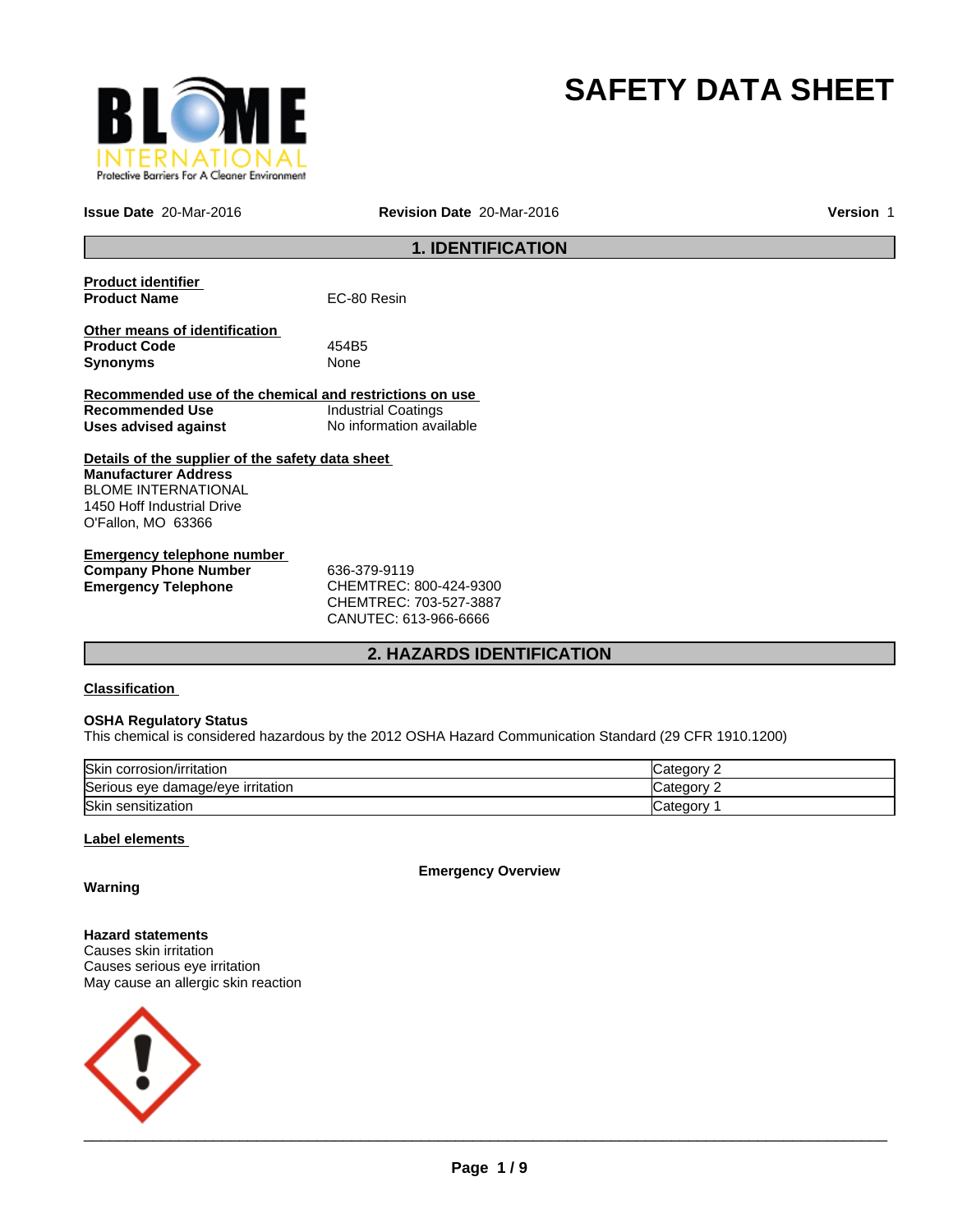#### **Appearance** viscous **Physical state** liquid **Odor** Slight

 $\overline{\phantom{a}}$  ,  $\overline{\phantom{a}}$  ,  $\overline{\phantom{a}}$  ,  $\overline{\phantom{a}}$  ,  $\overline{\phantom{a}}$  ,  $\overline{\phantom{a}}$  ,  $\overline{\phantom{a}}$  ,  $\overline{\phantom{a}}$  ,  $\overline{\phantom{a}}$  ,  $\overline{\phantom{a}}$  ,  $\overline{\phantom{a}}$  ,  $\overline{\phantom{a}}$  ,  $\overline{\phantom{a}}$  ,  $\overline{\phantom{a}}$  ,  $\overline{\phantom{a}}$  ,  $\overline{\phantom{a}}$ 

**Precautionary Statements - Prevention**

Wash face, hands and any exposed skin thoroughly after handling Wear protective gloves/protective clothing/eye protection/face protection Avoid breathing dust/fume/gas/mist/vapors/spray Contaminated work clothing should not be allowed out of the workplace

## **Precautionary Statements - Response**

IF IN EYES: Rinse cautiously with water for several minutes. Remove contact lenses, if present and easy to do. Continue rinsing If eye irritation persists: Get medical advice/attention IF ON SKIN: Wash with plenty of soap and water Take off contaminated clothing and wash before reuse If skin irritation or rash occurs: Get medical advice/attention

### **Precautionary Statements - Disposal**

Dispose of contents/container to an approved waste disposal plant

## **Hazards not otherwise classified (HNOC)**

Not applicable

## **Other Information**

May be harmful if swallowed. Toxic to aquatic life with long lasting effects.

#### **Unknown acute toxicity**

30% of the mixture consists of ingredient(s) of unknown toxicity

## **3. COMPOSITION/INFORMATION ON INGREDIENTS**

#### **Substance**

Not applicable

#### **Mixture**

| <b>Chemical Name</b>                      | <b>CAS No</b> | Weight-%  |
|-------------------------------------------|---------------|-----------|
| Bisphenol A-epichlorohydrin polymer *     | 25068-38-6    | $40 - 70$ |
| Quartz *                                  | 14808-60-7    | $10 - 30$ |
| Alkyl (C12-C14) Glycidyl Ether *          | 68609-97-2    | $5 - 10$  |
| Titanium dioxide *                        | 13463-67-7    | - 5       |
| Mica *                                    | 12001-26-2    | - 5       |
| Silica, amorphous, precipitated and gel * | 112926-00-8   | - 5       |

\*The exact percentage (concentration) of composition has been withheld as a trade secret.

## **4. FIRST AID MEASURES**

#### **Description of first aid measures**

| If symptoms persist, call a physician. Do not breathe dust/fume/gas/mist/vapors/spray. Do<br><b>General advice</b><br>not get in eyes, on skin, or on clothing.                                                                        |  |
|----------------------------------------------------------------------------------------------------------------------------------------------------------------------------------------------------------------------------------------|--|
| Immediately flush with plenty of water. After initial flushing, remove any contact lenses and<br>Eye contact<br>continue flushing for at least 15 minutes. Keep eye wide open while rinsing. If symptoms<br>persist, call a physician. |  |
| Wash off immediately with soap and plenty of water while removing all contaminated<br><b>Skin contact</b><br>clothes and shoes. Wash contaminated clothing before reuse. If skin irritation persists, call<br>a physician.             |  |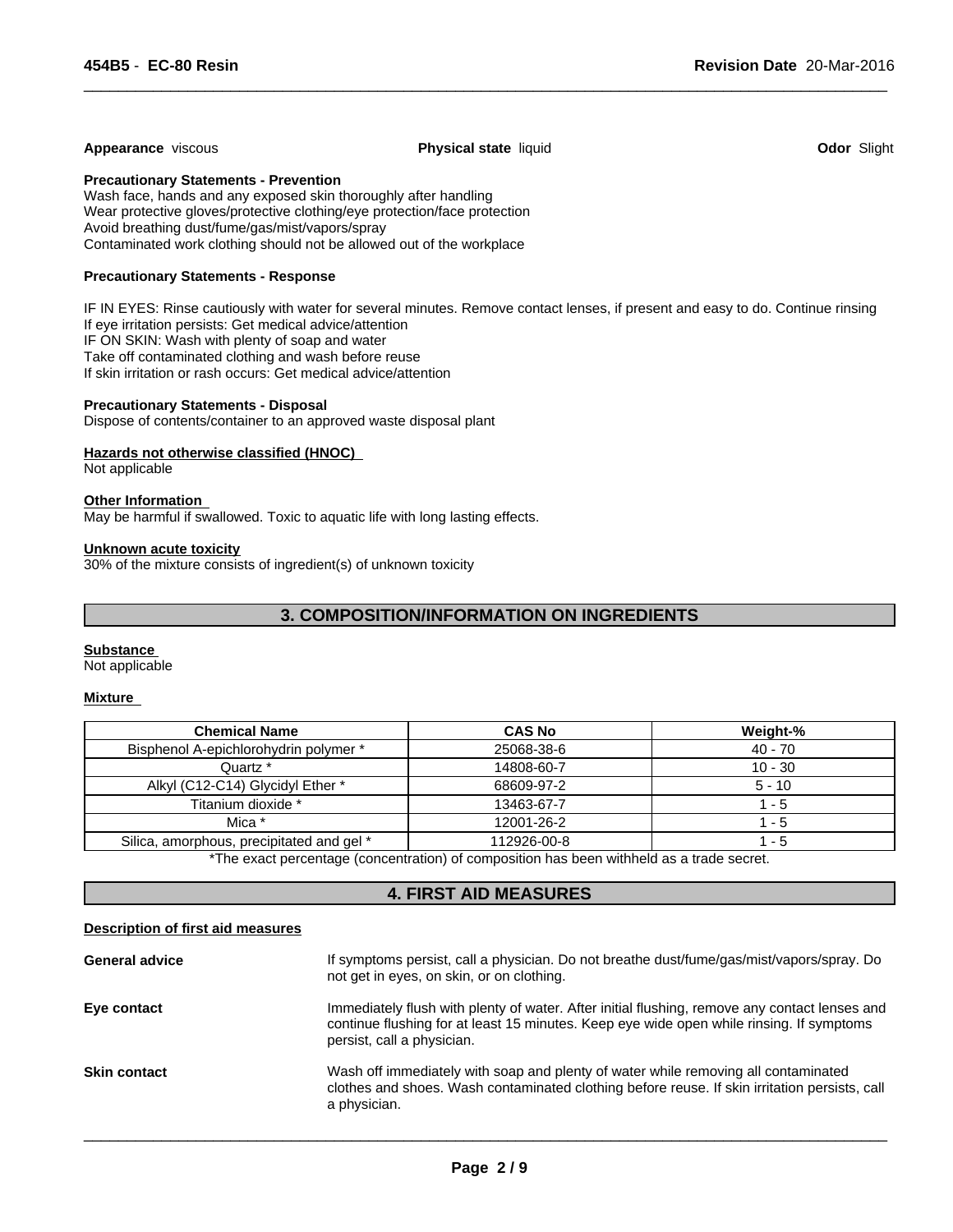| <b>Inhalation</b>                                           | Remove to fresh air. If breathing is irregular or stopped, administer artificial respiration.<br>Avoid direct contact with skin. Use barrier to give mouth-to-mouth resuscitation. If<br>symptoms persist, call a physician. |
|-------------------------------------------------------------|------------------------------------------------------------------------------------------------------------------------------------------------------------------------------------------------------------------------------|
| Ingestion                                                   | Call a physician or poison control center immediately. Do not induce vomiting without<br>medical advice. Rinse mouth. Never give anything by mouth to an unconscious person.                                                 |
| Self-protection of the first aider                          | Use personal protective equipment as required.                                                                                                                                                                               |
| Most important symptoms and effects, both acute and delayed |                                                                                                                                                                                                                              |
| <b>Symptoms</b>                                             | May cause redness and tearing of the eyes. May cause skin irritation. Redness.                                                                                                                                               |
|                                                             | Indication of any immediate medical attention and special treatment needed                                                                                                                                                   |
| Note to physicians                                          | May cause sensitization in susceptible persons. Treat symptomatically.                                                                                                                                                       |

 $\overline{\phantom{a}}$  ,  $\overline{\phantom{a}}$  ,  $\overline{\phantom{a}}$  ,  $\overline{\phantom{a}}$  ,  $\overline{\phantom{a}}$  ,  $\overline{\phantom{a}}$  ,  $\overline{\phantom{a}}$  ,  $\overline{\phantom{a}}$  ,  $\overline{\phantom{a}}$  ,  $\overline{\phantom{a}}$  ,  $\overline{\phantom{a}}$  ,  $\overline{\phantom{a}}$  ,  $\overline{\phantom{a}}$  ,  $\overline{\phantom{a}}$  ,  $\overline{\phantom{a}}$  ,  $\overline{\phantom{a}}$ 

## **5. FIRE-FIGHTING MEASURES**

### **Suitable extinguishing media**

Use extinguishing measures that are appropriate to local circumstances and the surrounding environment. Dry chemical, CO2, sand, earth, water spray or regular foam.

**Unsuitable extinguishing media** Do not use a solid water stream as it may scatter and spread fire.

### **Specific hazards arising from the chemical**

In the event of fire and/or explosion do not breathe fumes. May cause sensitization in susceptible persons. Thermal decomposition can lead to release of irritating and toxic gases and vapors.

## **Explosion data**

**Sensitivity to Mechanical Impact** None. **Sensitivity to Static Discharge** None.

## **Protective equipment and precautions for firefighters**

As in any fire, wear self-contained breathing apparatus pressure-demand, MSHA/NIOSH (approved or equivalent) and full protective gear.

## **6. ACCIDENTAL RELEASE MEASURES**

## **Personal precautions, protective equipment and emergency procedures**

| <b>Personal precautions</b>                          | Avoid contact with skin, eyes or clothing. Use personal protective equipment as required.<br>Evacuate personnel to safe areas. Keep people away from and upwind of spill/leak.                                                                     |  |
|------------------------------------------------------|----------------------------------------------------------------------------------------------------------------------------------------------------------------------------------------------------------------------------------------------------|--|
| <b>Environmental precautions</b>                     |                                                                                                                                                                                                                                                    |  |
| <b>Environmental precautions</b>                     | Prevent entry into waterways, sewers, basements or confined areas. Prevent further<br>leakage or spillage if safe to do so.                                                                                                                        |  |
| Methods and material for containment and cleaning up |                                                                                                                                                                                                                                                    |  |
| <b>Methods for containment</b>                       | Prevent further leakage or spillage if safe to do so.                                                                                                                                                                                              |  |
| Methods for cleaning up                              | Use personal protective equipment as required. Cover liquid spill with sand, earth or other<br>non-combustible absorbent material. Take up mechanically, placing in appropriate<br>containers for disposal. Clean contaminated surface thoroughly. |  |

## **7. HANDLING AND STORAGE**

## **Precautions for safe handling**

**Advice on safe handling** Avoid contact with skin, eyes or clothing. Wash contaminated clothing before reuse. Do not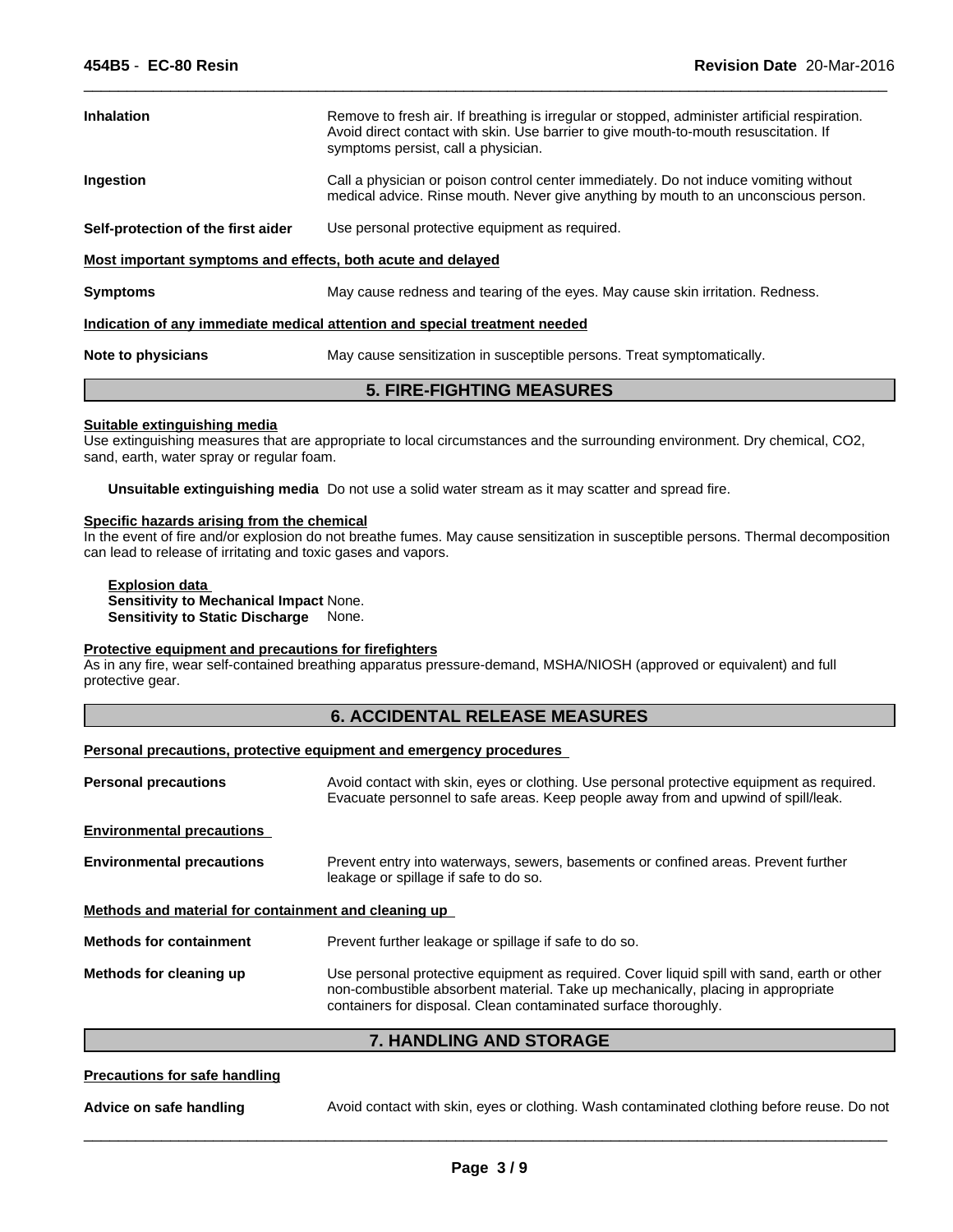eat, drink or smoke when using this product. Use personal protective equipment as required. Do not breathe dust/fume/gas/mist/vapors/spray. Use with local exhaust ventilation.

 $\overline{\phantom{a}}$  ,  $\overline{\phantom{a}}$  ,  $\overline{\phantom{a}}$  ,  $\overline{\phantom{a}}$  ,  $\overline{\phantom{a}}$  ,  $\overline{\phantom{a}}$  ,  $\overline{\phantom{a}}$  ,  $\overline{\phantom{a}}$  ,  $\overline{\phantom{a}}$  ,  $\overline{\phantom{a}}$  ,  $\overline{\phantom{a}}$  ,  $\overline{\phantom{a}}$  ,  $\overline{\phantom{a}}$  ,  $\overline{\phantom{a}}$  ,  $\overline{\phantom{a}}$  ,  $\overline{\phantom{a}}$ 

## **Conditions for safe storage, including any incompatibilities**

| <b>Storage Conditions</b> | Keep container tightly closed in a dry and well-ventilated place. Keep in properly labeled<br>containers. |
|---------------------------|-----------------------------------------------------------------------------------------------------------|
| Incompatible materials    | Strong oxidizing agents. Strong acids. Strong bases.                                                      |

## **8. EXPOSURE CONTROLS/PERSONAL PROTECTION**

## **Control parameters**

## **Exposure Guidelines** .

| <b>Chemical Name</b>                                      | <b>ACGIH TLV</b>                                    | <b>OSHA PEL</b>                                                                                                                                                                     | <b>NIOSH IDLH</b>                                                                                        |
|-----------------------------------------------------------|-----------------------------------------------------|-------------------------------------------------------------------------------------------------------------------------------------------------------------------------------------|----------------------------------------------------------------------------------------------------------|
| Quartz<br>14808-60-7                                      | TWA: 0.025 mg/m <sup>3</sup> respirable<br>fraction | $(30)/(%SiO2 + 2)$ mg/m <sup>3</sup> TWA<br>total dust<br>: $(250)/(%SiO2 + 5)$ mppcf TWA<br>respirable fraction<br>$(10)/(%SiO2 + 2)$ mg/m <sup>3</sup> TWA<br>respirable fraction | IDLH: 50 mg/m <sup>3</sup> respirable dust<br>TWA: $0.05$ mg/m <sup>3</sup> respirable dust              |
| Titanium dioxide<br>13463-67-7                            | TWA: $10 \text{ mg/m}^3$                            | TWA: $15 \text{ mg/m}^3$ total dust                                                                                                                                                 | IDLH: 5000 mg/m <sup>3</sup>                                                                             |
| Mica<br>12001-26-2                                        | TWA: $3 \text{ mg/m}^3$ respirable fraction         | TWA: 20 mppcf <1% Crystalline<br>silica                                                                                                                                             | IDLH: $1500$ mg/m <sup>3</sup><br>TWA: $3 \text{ mg/m}^3$ containing $\lt 1\%$<br>Quartz respirable dust |
| Silica, amorphous, precipitated and<br>gel<br>112926-00-8 |                                                     | TWA: 20 mppcf<br>$(80)/(%$ SiO2) mg/m <sup>3</sup> TWA                                                                                                                              |                                                                                                          |

*NIOSH IDLH Immediately Dangerous to Life or Health*

#### **Appropriate engineering controls**

## **Engineering Controls** Showers Eyewash stations Ventilation systems.

#### **Individual protection measures, such as personal protective equipment**

| <b>Eye/face protection</b>            | Wear safety glasses with side shields (or goggles).                                                                                                                                                                                                                                                                              |
|---------------------------------------|----------------------------------------------------------------------------------------------------------------------------------------------------------------------------------------------------------------------------------------------------------------------------------------------------------------------------------|
| Skin and body protection              | Wear protective gloves and protective clothing.                                                                                                                                                                                                                                                                                  |
| <b>Respiratory protection</b>         | If exposure limits are exceeded or irritation is experienced, NIOSH/MSHA approved<br>respiratory protection should be worn. Positive-pressure supplied air respirators may be<br>required for high airborne contaminant concentrations. Respiratory protection must be<br>provided in accordance with current local regulations. |
| <b>General Hygiene Considerations</b> | When using do not eat, drink or smoke. Wash contaminated clothing before reuse. Regular<br>cleaning of equipment, work area and clothing is recommended.                                                                                                                                                                         |

## **9. PHYSICAL AND CHEMICAL PROPERTIES**

## **Information on basic physical and chemical properties**

| <b>Physical state</b><br>Appearance<br><b>Color</b>     | liquid<br>viscous<br>pigmented                                 | Odor<br>Odor threshold | Slight<br>No information available |
|---------------------------------------------------------|----------------------------------------------------------------|------------------------|------------------------------------|
| <b>Property</b><br>рH<br>Melting point / freezing point | Values<br>No information available<br>No information available | Remarks • Method       |                                    |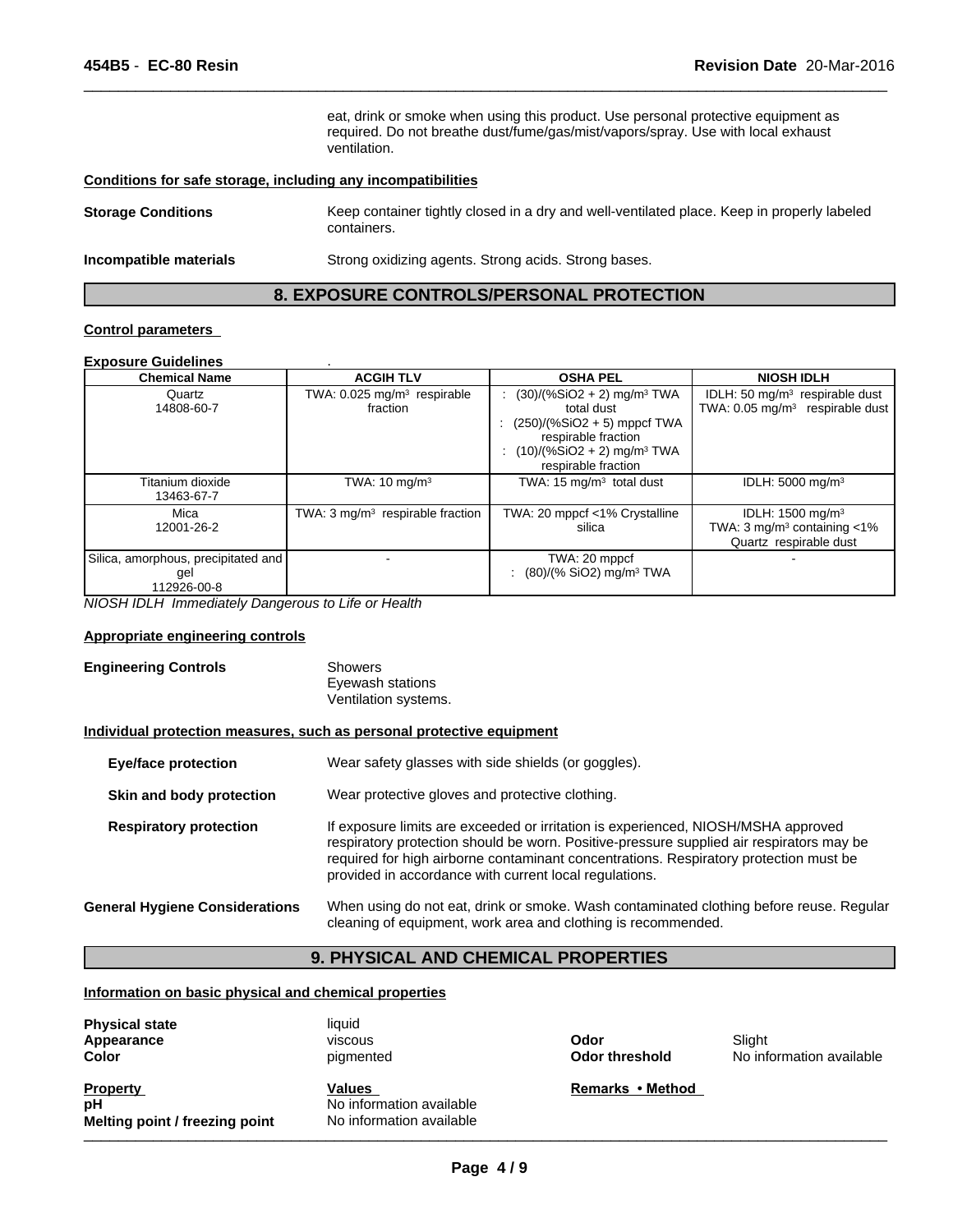**Explosive properties** Not an explosive<br> **Oxidizing properties** Not applicable **Oxidizing properties Boiling point / boiling range Vapor pressure** The Section of No information available<br> **Vapor density** No information available **Evaporation rate Communisty Communist Communist Communist Communist Communist Communist Communist Communist Communist Communist Communist Communist Communist Communist Communist Communist Communist Communist Communist C Relative density** 1.32 **Water solubility Insoluble in water Flammability (solid, gas) Solubility in other solvents** No information available<br> **Partition coefficient** No information available **Flammability Limit in Air**<br>**Upper flammability limit:** No information available **Autoignition temperature** No information available<br> **Decomposition temperature** No information available **Decomposition temperature** No information available<br> **Kinematic viscosity** No information available **Kinematic viscosity<br>Dynamic viscosity Upper flammability limit:** No information available<br> **Lower flammability limit:** No information available **Lower flammability limit:** 

## **Other Information**

**VOC Content (%)** 0 g/L

> 200 °C / 392 °F **Flash point** > 120 °C / 248 °F

**No information available No information available**<br>No information available **No information available** 

**Softening point** No information available **Molecular weight** No information available **Density** No information available **Bulk density** No information available

 $\overline{\phantom{a}}$  ,  $\overline{\phantom{a}}$  ,  $\overline{\phantom{a}}$  ,  $\overline{\phantom{a}}$  ,  $\overline{\phantom{a}}$  ,  $\overline{\phantom{a}}$  ,  $\overline{\phantom{a}}$  ,  $\overline{\phantom{a}}$  ,  $\overline{\phantom{a}}$  ,  $\overline{\phantom{a}}$  ,  $\overline{\phantom{a}}$  ,  $\overline{\phantom{a}}$  ,  $\overline{\phantom{a}}$  ,  $\overline{\phantom{a}}$  ,  $\overline{\phantom{a}}$  ,  $\overline{\phantom{a}}$ 

**Revision Date** 20-Mar-2016

Pensky-Martens Closed Cup (PMCC)

## **10. STABILITY AND REACTIVITY**

**Reactivity**  No data available

**Chemical stability** Stable under recommended storage conditions. **Possibility of Hazardous Reactions** None under normal processing. **Conditions to avoid** Extremes of temperature and direct sunlight. **Incompatible materials** Strong oxidizing agents. Strong acids. Strong bases. **Hazardous Decomposition Products** None known based on information supplied.

## **11. TOXICOLOGICAL INFORMATION**

## **Information on likely routes of exposure**

## **Product Information**

| <b>Inhalation</b>   | No data available.                                                                                               |
|---------------------|------------------------------------------------------------------------------------------------------------------|
| Eye contact         | Irritating to eyes.                                                                                              |
| <b>Skin contact</b> | Irritating to skin. Repeated or prolonged skin contact may cause allergic reactions with<br>susceptible persons. |
| Ingestion           | No data available.                                                                                               |

| <b>Chemical Name</b>        | Oral LD50                                                                        | <b>Dermal LD50</b> | <b>Inhalation LC50</b> |
|-----------------------------|----------------------------------------------------------------------------------|--------------------|------------------------|
| Bisphenol A-epichlorohydrin | Rat .<br>1400<br>, mg/kg<br>$\overline{\phantom{0}}$<br>$\overline{\phantom{0}}$ |                    |                        |
| polymer                     |                                                                                  |                    |                        |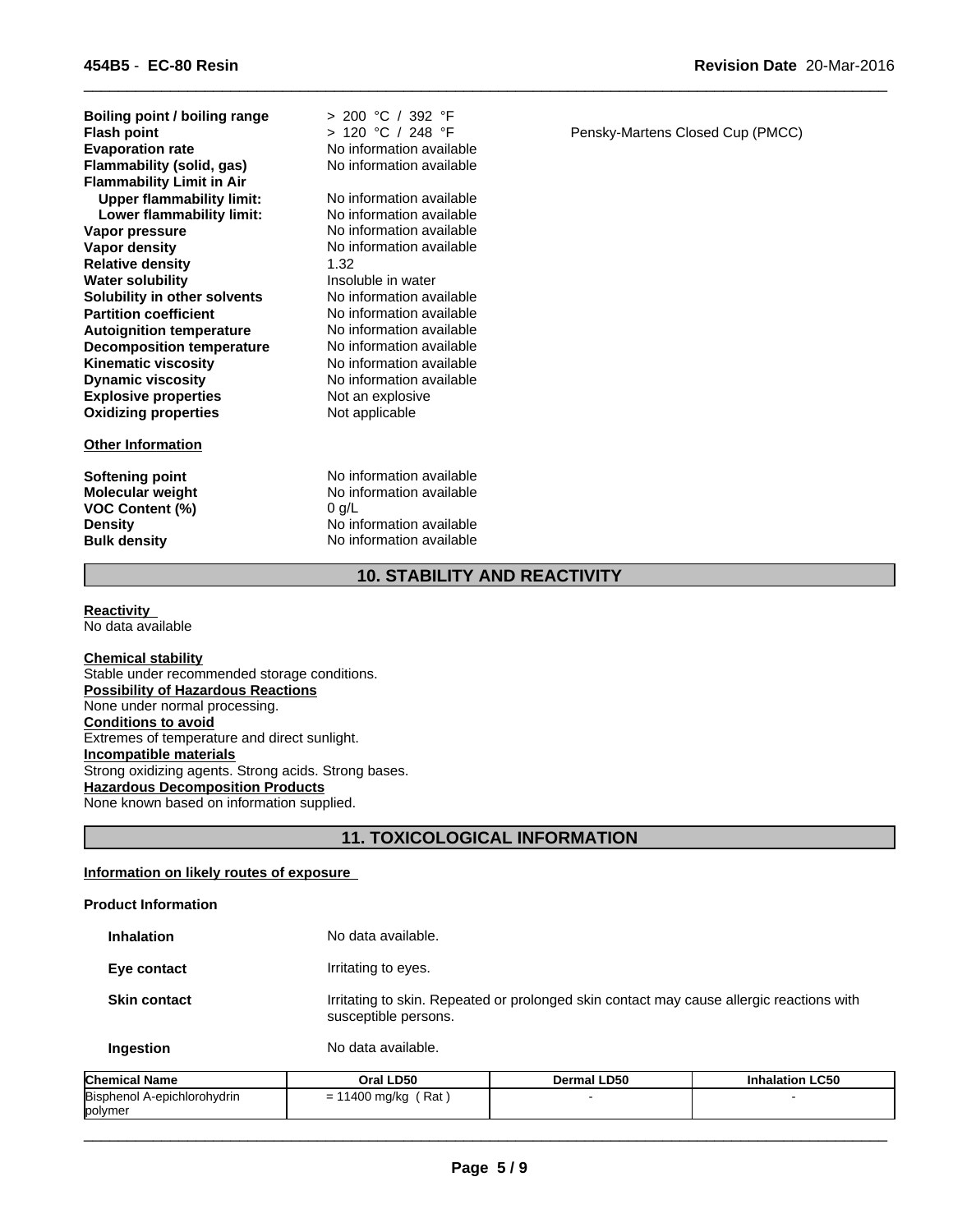| 25068-38-6                                   |                       |  |
|----------------------------------------------|-----------------------|--|
| Quartz<br>14808-60-7                         | $=$ 500 mg/kg (Rat)   |  |
| Alkyl (C12-C14) Glycidyl Ether<br>68609-97-2 | $= 17100$ mg/kg (Rat) |  |
| Titanium dioxide<br>13463-67-7               | $> 10000$ mg/kg (Rat) |  |

#### **Information on toxicological effects**

**Symptoms** May cause skin irritation. May cause an allergic skin reaction. May cause redness and tearing of the eyes.

 $\overline{\phantom{a}}$  ,  $\overline{\phantom{a}}$  ,  $\overline{\phantom{a}}$  ,  $\overline{\phantom{a}}$  ,  $\overline{\phantom{a}}$  ,  $\overline{\phantom{a}}$  ,  $\overline{\phantom{a}}$  ,  $\overline{\phantom{a}}$  ,  $\overline{\phantom{a}}$  ,  $\overline{\phantom{a}}$  ,  $\overline{\phantom{a}}$  ,  $\overline{\phantom{a}}$  ,  $\overline{\phantom{a}}$  ,  $\overline{\phantom{a}}$  ,  $\overline{\phantom{a}}$  ,  $\overline{\phantom{a}}$ 

## **Delayed and immediate effects as well as chronic effects from short and long-term exposure**

| <b>Sensitization</b><br><b>Germ cell mutagenicity</b><br>Carcinogenicity |              | May cause sensitization by skin contact.<br>No information available.<br>This product contains titanium dioxide which is classified as a possible carcinogen when<br>present as respirable dust. This is not relevant for this product since it is a liquid. This<br>product contains crystalline silica (quartz) in a non-respirable form. Inhalation of crystalline<br>silica is unlikely to occur from exposure to this product. The table below indicates whether<br>each agency has listed any ingredient as a carcinogen. |            |             |  |  |
|--------------------------------------------------------------------------|--------------|---------------------------------------------------------------------------------------------------------------------------------------------------------------------------------------------------------------------------------------------------------------------------------------------------------------------------------------------------------------------------------------------------------------------------------------------------------------------------------------------------------------------------------|------------|-------------|--|--|
| <b>Chemical Name</b>                                                     | <b>ACGIH</b> | <b>IARC</b>                                                                                                                                                                                                                                                                                                                                                                                                                                                                                                                     | <b>NTP</b> | <b>OSHA</b> |  |  |
| Quartz<br>14808-60-7                                                     | A2           | Group 1                                                                                                                                                                                                                                                                                                                                                                                                                                                                                                                         | Known      |             |  |  |
| Titanium dioxide                                                         |              | Group 2B                                                                                                                                                                                                                                                                                                                                                                                                                                                                                                                        |            |             |  |  |

| 13463-67-7                                 |                                                                                    |                                        |                                                                                           |  |
|--------------------------------------------|------------------------------------------------------------------------------------|----------------------------------------|-------------------------------------------------------------------------------------------|--|
| Silica, amorphous,                         |                                                                                    | Group 3                                |                                                                                           |  |
| precipitated and gel                       |                                                                                    |                                        |                                                                                           |  |
| 112926-00-8                                |                                                                                    |                                        |                                                                                           |  |
|                                            | ACGIH (American Conference of Governmental Industrial Hygienists)                  |                                        |                                                                                           |  |
| A2 - Suspected Human Carcinogen            |                                                                                    |                                        |                                                                                           |  |
|                                            | IARC (International Agency for Research on Cancer)                                 |                                        |                                                                                           |  |
| Group 1 - Carcinogenic to Humans           |                                                                                    |                                        |                                                                                           |  |
| Group 2B - Possibly Carcinogenic to Humans |                                                                                    |                                        |                                                                                           |  |
| Not classifiable as a human carcinogen     |                                                                                    |                                        |                                                                                           |  |
| NTP (National Toxicology Program)          |                                                                                    |                                        |                                                                                           |  |
| Known - Known Carcinogen                   |                                                                                    |                                        |                                                                                           |  |
| X - Present                                | OSHA (Occupational Safety and Health Administration of the US Department of Labor) |                                        |                                                                                           |  |
| <b>Reproductive toxicity</b>               | No information available.                                                          |                                        |                                                                                           |  |
| <b>STOT - single exposure</b>              | No information available.                                                          |                                        |                                                                                           |  |
| <b>STOT - repeated exposure</b>            | No information available.                                                          |                                        |                                                                                           |  |
| <b>Chronic toxicity</b>                    |                                                                                    |                                        | Repeated contact may cause allergic reactions in very susceptible persons. Avoid repeated |  |
|                                            | exposure.                                                                          |                                        |                                                                                           |  |
| <b>Target Organ Effects</b>                |                                                                                    | Eyes, Respiratory system, Skin, lungs. |                                                                                           |  |
| <b>Aspiration hazard</b>                   | No information available.                                                          |                                        |                                                                                           |  |
|                                            |                                                                                    |                                        |                                                                                           |  |

## **Numerical measures of toxicity - Product Information**

**The following values are calculated based on chapter 3.1 of the GHS document** .

**ATEmix (oral)** 3,782.00 mg/kg

## **12. ECOLOGICAL INFORMATION**

## **Ecotoxicity**

Toxic to aquatic life with long lasting effects

34 % of the mixture consists of components(s) of unknown hazards to the aquatic environment

#### **Persistence and degradability**

No information available.

**Bioaccumulation**<br>No information available. No information available. \_\_\_\_\_\_\_\_\_\_\_\_\_\_\_\_\_\_\_\_\_\_\_\_\_\_\_\_\_\_\_\_\_\_\_\_\_\_\_\_\_\_\_\_\_\_\_\_\_\_\_\_\_\_\_\_\_\_\_\_\_\_\_\_\_\_\_\_\_\_\_\_\_\_\_\_\_\_\_\_\_\_\_\_\_\_\_\_\_\_\_\_\_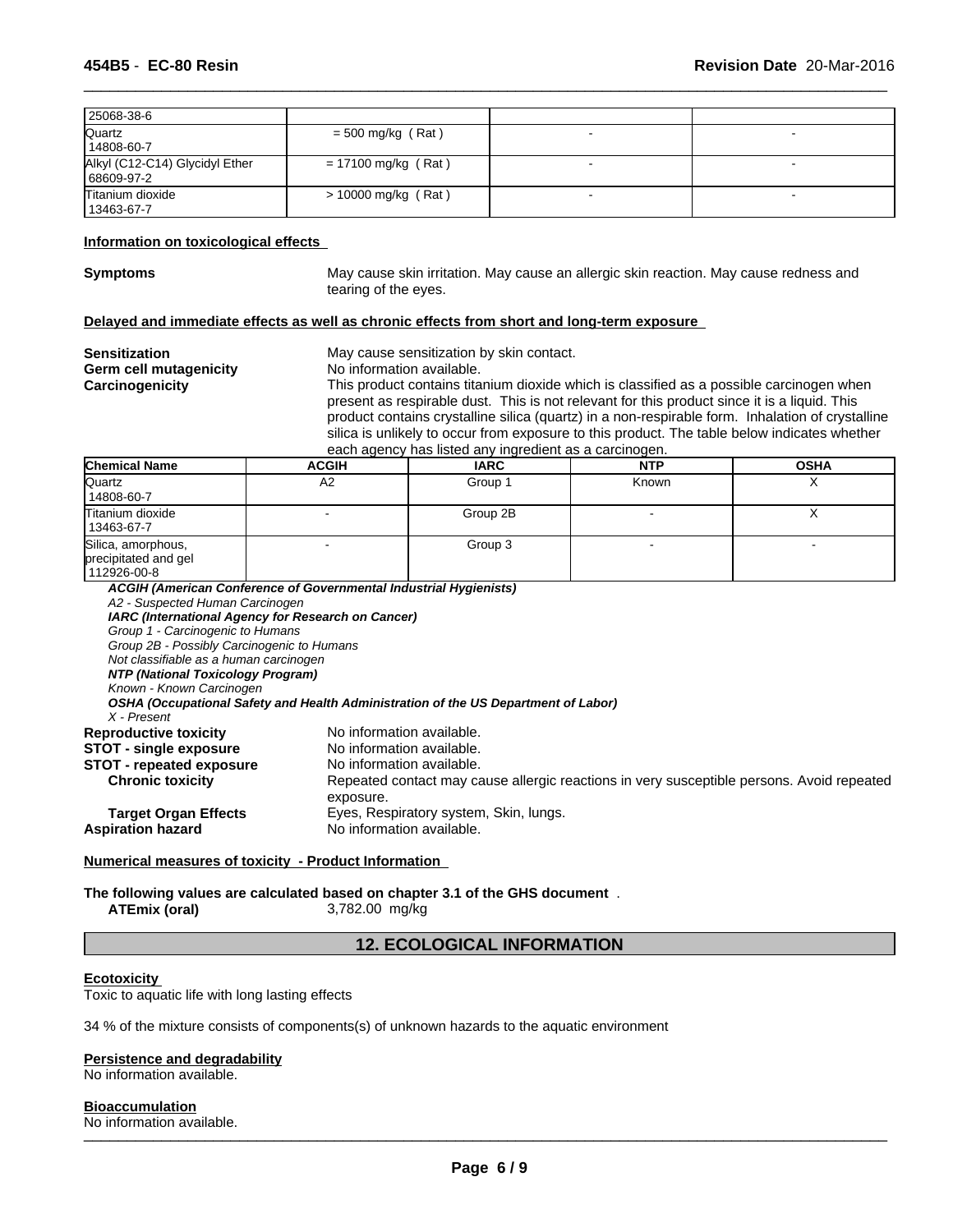### **Other adverse effects**

No information available

## **13. DISPOSAL CONSIDERATIONS**

 $\overline{\phantom{a}}$  ,  $\overline{\phantom{a}}$  ,  $\overline{\phantom{a}}$  ,  $\overline{\phantom{a}}$  ,  $\overline{\phantom{a}}$  ,  $\overline{\phantom{a}}$  ,  $\overline{\phantom{a}}$  ,  $\overline{\phantom{a}}$  ,  $\overline{\phantom{a}}$  ,  $\overline{\phantom{a}}$  ,  $\overline{\phantom{a}}$  ,  $\overline{\phantom{a}}$  ,  $\overline{\phantom{a}}$  ,  $\overline{\phantom{a}}$  ,  $\overline{\phantom{a}}$  ,  $\overline{\phantom{a}}$ 

| Waste treatment methods       | Disposal should be in accordance with applicable regional, national and local laws and |
|-------------------------------|----------------------------------------------------------------------------------------|
| Disposal of wastes            | regulations.                                                                           |
| <b>Contaminated packaging</b> | Do not reuse container.                                                                |

## **14. TRANSPORT INFORMATION**

| <u>DOT</u>                | Not regulated                                                                            |
|---------------------------|------------------------------------------------------------------------------------------|
| <b>TDG</b>                | Not regulated                                                                            |
| <b>IATA</b>               | <b>UN3082</b>                                                                            |
| UN/ID no                  | Environmentally hazardous substance, liquid, n.o.s.                                      |
| Proper shipping name      | 9                                                                                        |
| <b>Hazard Class</b>       | Ш                                                                                        |
| <b>Packing Group</b>      | 9L                                                                                       |
| <b>ERG Code</b>           | A97, A158, A197                                                                          |
| <b>Special Provisions</b> | UN3082, Environmentally hazardous substance, liquid, n.o.s. (Bisphenol A-epichlorohydrin |
| <b>Description</b>        | polymer), 9, III                                                                         |
| <b>IMDG</b>               | <b>UN3082</b>                                                                            |
| UN/ID no                  | Environmentally hazardous substance, liquid, n.o.s.                                      |
| Proper shipping name      | 9                                                                                        |
| <b>Hazard Class</b>       | Ш                                                                                        |
| <b>Packing Group</b>      | $F-A, S-F$                                                                               |
| EmS-No                    | 274, 335                                                                                 |
| <b>Special Provisions</b> | UN3082, Environmentally hazardous substance, liquid, n.o.s. (Bisphenol A-epichlorohydrin |
| <b>Description</b>        | polymer), 9, III                                                                         |

## **15. REGULATORY INFORMATION**

| <b>International Inventories</b> |          |  |
|----------------------------------|----------|--|
|                                  |          |  |
| <b>TSCA</b>                      | Complies |  |
| <b>DSL/NDSL</b>                  | Complies |  |
| <b>EINECS/ELINCS</b>             | Complies |  |
| <b>IECSC</b>                     | Complies |  |
| <b>KECL</b>                      | Complies |  |
| <b>PICCS</b>                     | Complies |  |
| <b>AICS</b>                      | Complies |  |

## **Legend:**

**TSCA** - United States Toxic Substances Control Act Section 8(b) Inventory **DSL/NDSL** - Canadian Domestic Substances List/Non-Domestic Substances List **EINECS/ELINCS** - European Inventory of Existing Chemical Substances/European List of Notified Chemical Substances **ENCS** - Japan Existing and New Chemical Substances **IECSC** - China Inventory of Existing Chemical Substances **KECL** - Korean Existing and Evaluated Chemical Substances **PICCS** - Philippines Inventory of Chemicals and Chemical Substances

**AICS** - Australian Inventory of Chemical Substances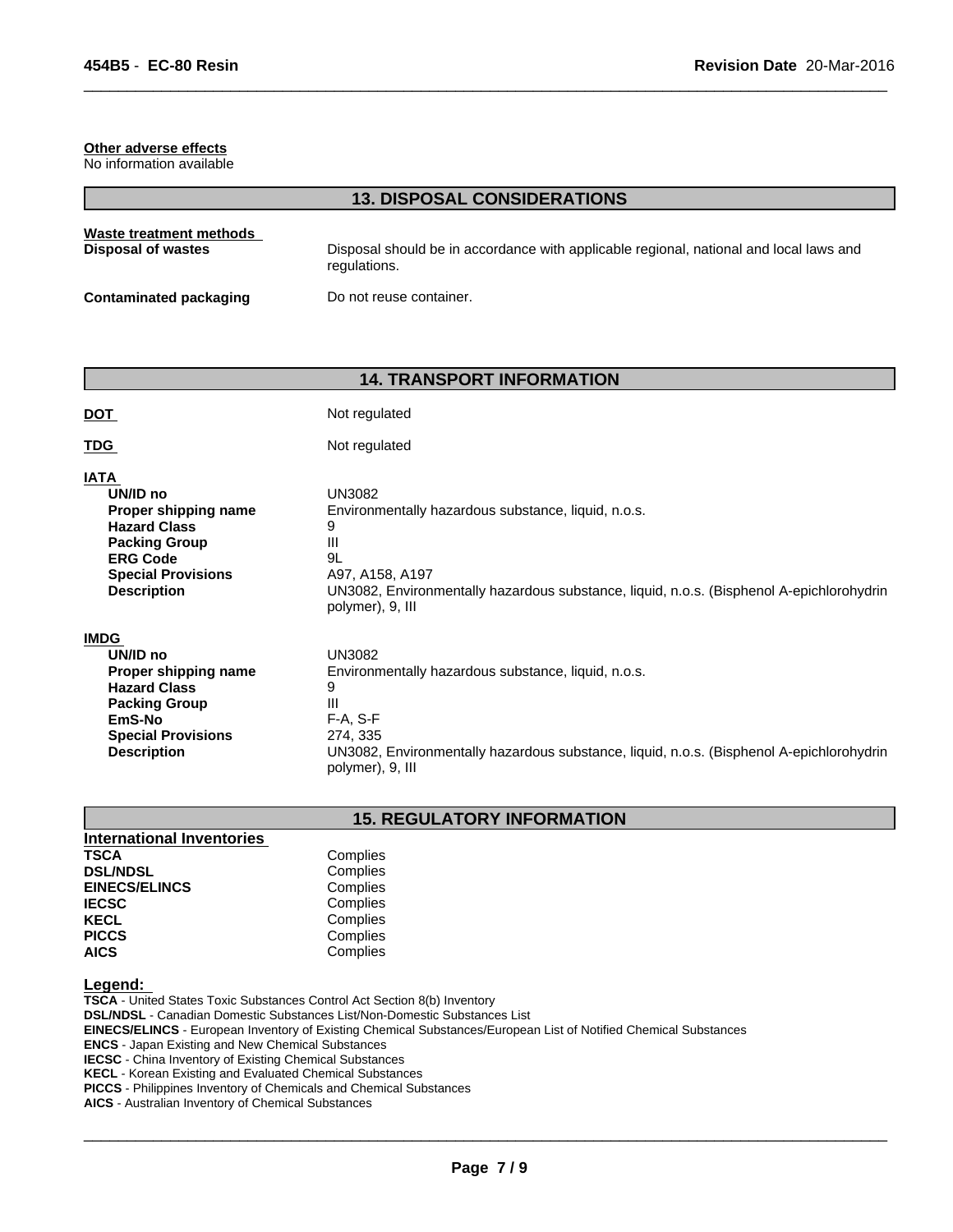## **US Federal Regulations**

## **SARA 313**

Section 313 of Title III of the Superfund Amendments and Reauthorization Act of 1986 (SARA). This product does not contain any chemicals which are subject to the reporting requirements of the Act and Title 40 of the Code of Federal Regulations, Part 372

 $\overline{\phantom{a}}$  ,  $\overline{\phantom{a}}$  ,  $\overline{\phantom{a}}$  ,  $\overline{\phantom{a}}$  ,  $\overline{\phantom{a}}$  ,  $\overline{\phantom{a}}$  ,  $\overline{\phantom{a}}$  ,  $\overline{\phantom{a}}$  ,  $\overline{\phantom{a}}$  ,  $\overline{\phantom{a}}$  ,  $\overline{\phantom{a}}$  ,  $\overline{\phantom{a}}$  ,  $\overline{\phantom{a}}$  ,  $\overline{\phantom{a}}$  ,  $\overline{\phantom{a}}$  ,  $\overline{\phantom{a}}$ 

| Yes |  |
|-----|--|
| Yes |  |
| No  |  |
| No  |  |
| No  |  |
|     |  |

### **CWA (Clean Water Act)**

This product does not contain any substances regulated as pollutants pursuant to the Clean Water Act (40 CFR 122.21 and 40 CFR 122.42)

## **CERCLA**

This material, as supplied, does not contain any substances regulated as hazardous substances under the Comprehensive Environmental Response Compensation and Liability Act (CERCLA) (40 CFR 302) or the Superfund Amendments and Reauthorization Act (SARA) (40 CFR 355). There may be specific reporting requirements at the local, regional, or state level pertaining to releases of this material

## **US State Regulations**

## **California Proposition 65**

This product contains the following Proposition 65 chemicals

| <b>Chemical Name</b>          | <b>California Proposition 65</b> |
|-------------------------------|----------------------------------|
| Quartz - 14808-60-7           | Carcinoɑen                       |
| Titanium dioxide - 13463-67-7 | Carcinogen                       |

## **U.S. State Right-to-Know Regulations**

| <b>Chemical Name</b>           | <b>New Jersey</b> | <b>Massachusetts</b> | Pennsylvania |
|--------------------------------|-------------------|----------------------|--------------|
| Quartz<br>14808-60-7           |                   |                      |              |
| Mica<br>12001-26-2             |                   |                      |              |
| Titanium dioxide<br>13463-67-7 |                   |                      |              |

#### **U.S. EPA Label Information**

**EPA Pesticide Registration Number** Not applicable

## **16. OTHER INFORMATION, INCLUDING DATE OF PREPARATION OF THE LAST REVISION**

| PА<br>۰.<br>w |  |  |
|---------------|--|--|
|               |  |  |

**HMIS** 

**Health hazards** 2 **Flammability** 1

*Chronic Hazard Star Legend \* = Chronic Health Hazard*

 $\overline{\phantom{a}}$  ,  $\overline{\phantom{a}}$  ,  $\overline{\phantom{a}}$  ,  $\overline{\phantom{a}}$  ,  $\overline{\phantom{a}}$  ,  $\overline{\phantom{a}}$  ,  $\overline{\phantom{a}}$  ,  $\overline{\phantom{a}}$  ,  $\overline{\phantom{a}}$  ,  $\overline{\phantom{a}}$  ,  $\overline{\phantom{a}}$  ,  $\overline{\phantom{a}}$  ,  $\overline{\phantom{a}}$  ,  $\overline{\phantom{a}}$  ,  $\overline{\phantom{a}}$  ,  $\overline{\phantom{a}}$ 

**Instability** 0 **Physical and Chemical Properties** - **Health hazards** 2\* **Flammability** 1 **Physical hazards** 0 **Personal protection** X

**Issue Date** 20-Mar-2016<br> **Revision Date** 20-Mar-2016 **Revision Date Revision Note** No information available **Disclaimer**

**The information provided in this Material Safety Data Sheet is correct to the best of our knowledge, information and belief at the date of its publication. The information given is designed only as a guidance for safe handling, use, processing, storage, transportation, disposal and release and is not to be considered a warranty or quality specification. The information relates only to the specific material designated and may not be valid for such material used in combination with any other materials or in any process, unless specified in the text.**